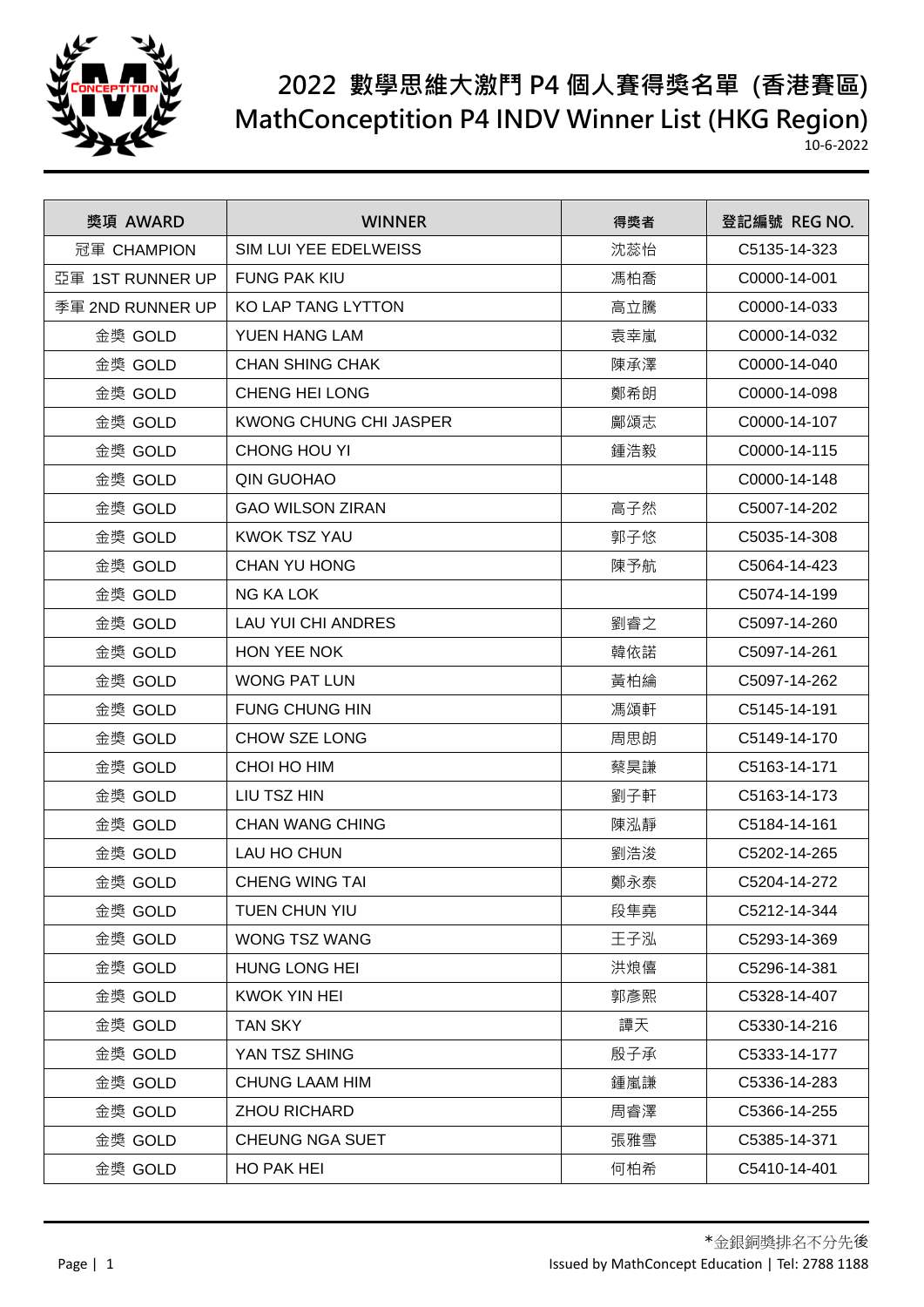

| 獎項 AWARD  | <b>WINNER</b>                  | 得獎者 | 登記編號 REG NO. |
|-----------|--------------------------------|-----|--------------|
| 金獎 GOLD   | <b>LUI HANG</b>                | 呂衡  | C5410-14-403 |
| 金獎 GOLD   | <b>NG TIN HO</b>               | 吳天皓 | C5464-14-247 |
| 金獎 GOLD   | <b>CHEUNG CHEUK HIM LAWRIS</b> | 張卓謙 | C5468-14-376 |
| 金獎 GOLD   | <b>LAM AIDAN PAK CHUN</b>      | 林珀諄 | C5468-14-377 |
| 金獎 GOLD   | LEUNG PAAK WAI                 | 梁珀瑋 | C5527-14-445 |
| 金獎 GOLD   | <b>WU JOHNNY</b>               |     | C9001-14-062 |
| 金獎 GOLD   | LI CHUN HIM                    | 李俊謙 | C9003-14-065 |
| 金獎 GOLD   | <b>YEUNG REX</b>               | 楊凱翔 | C9005-14-116 |
| 金獎 GOLD   | <b>WONG TSZ SIN</b>            | 黃子倩 | C9009-14-055 |
| 金獎 GOLD   | <b>WONG WING SUM</b>           | 黃詠琛 | C9024-14-096 |
| 銀獎 SILVER | <b>JO AIDEN</b>                |     | C0000-14-002 |
| 銀獎 SILVER | <b>KAM YUI LAM</b>             | 金鋭霖 | C0000-14-034 |
| 銀獎 SILVER | NG CADEN KA LAM                |     | C0000-14-038 |
| 銀獎 SILVER | <b>JIANG YIHUI</b>             |     | C0000-14-043 |
| 銀獎 SILVER | LUI PAK HO                     | 呂柏澔 | C0000-14-048 |
| 銀獎 SILVER | <b>CHEUNG HO YAN</b>           | 張可昕 | C0000-14-051 |
| 銀獎 SILVER | LUI JOSEPH YIN LOK             | 呂彥樂 | C0000-14-053 |
| 銀獎 SILVER | <b>DHAKITE MANASVI</b>         |     | C0000-14-076 |
| 銀獎 SILVER | YUK YAT LUCAS                  | 沃溢  | C0000-14-103 |
| 銀獎 SILVER | NI HO TSUN                     | 倪浩峻 | C0000-14-104 |
| 銀獎 SILVER | <b>TSUI YAN LOK</b>            | 徐恩樂 | C0000-14-106 |
| 銀獎 SILVER | CHEUNG CHUN YIU HUGO           | 張晉曜 | C0000-14-110 |
| 銀獎 SILVER | PAN ADAM                       | 潘睿涵 | C0000-14-123 |
| 銀獎 SILVER | WONG VICTOR CHING WAI          | 王正為 | C5002-14-299 |
| 銀獎 SILVER | SO TSZ YAN PHOEBE              | 蘇子焮 | C5023-14-219 |
| 銀獎 SILVER | <b>TSOI SING YAU</b>           | 蔡星佑 | C5023-14-220 |
| 銀獎 SILVER | CHAN CHIT HO KYRAN             | 陳哲皓 | C5040-14-458 |
| 銀獎 SILVER | <b>LIANG YUHAO</b>             | 梁宇浩 | C5048-14-438 |
| 銀獎 SILVER | YAN TING HIN                   | 甄廷軒 | C5048-14-439 |
| 銀獎 SILVER | CHONG SIN YU                   | 張倩瑜 | C5070-14-280 |
| 銀獎 SILVER | SO PAK HIM                     | 蘇柏謙 | C5070-14-282 |
| 銀獎 SILVER | CHEUNG HOI CHUN                | 張海進 | C5078-14-167 |
| 銀獎 SILVER | LUI MAN HIN                    | 呂文軒 | C5078-14-180 |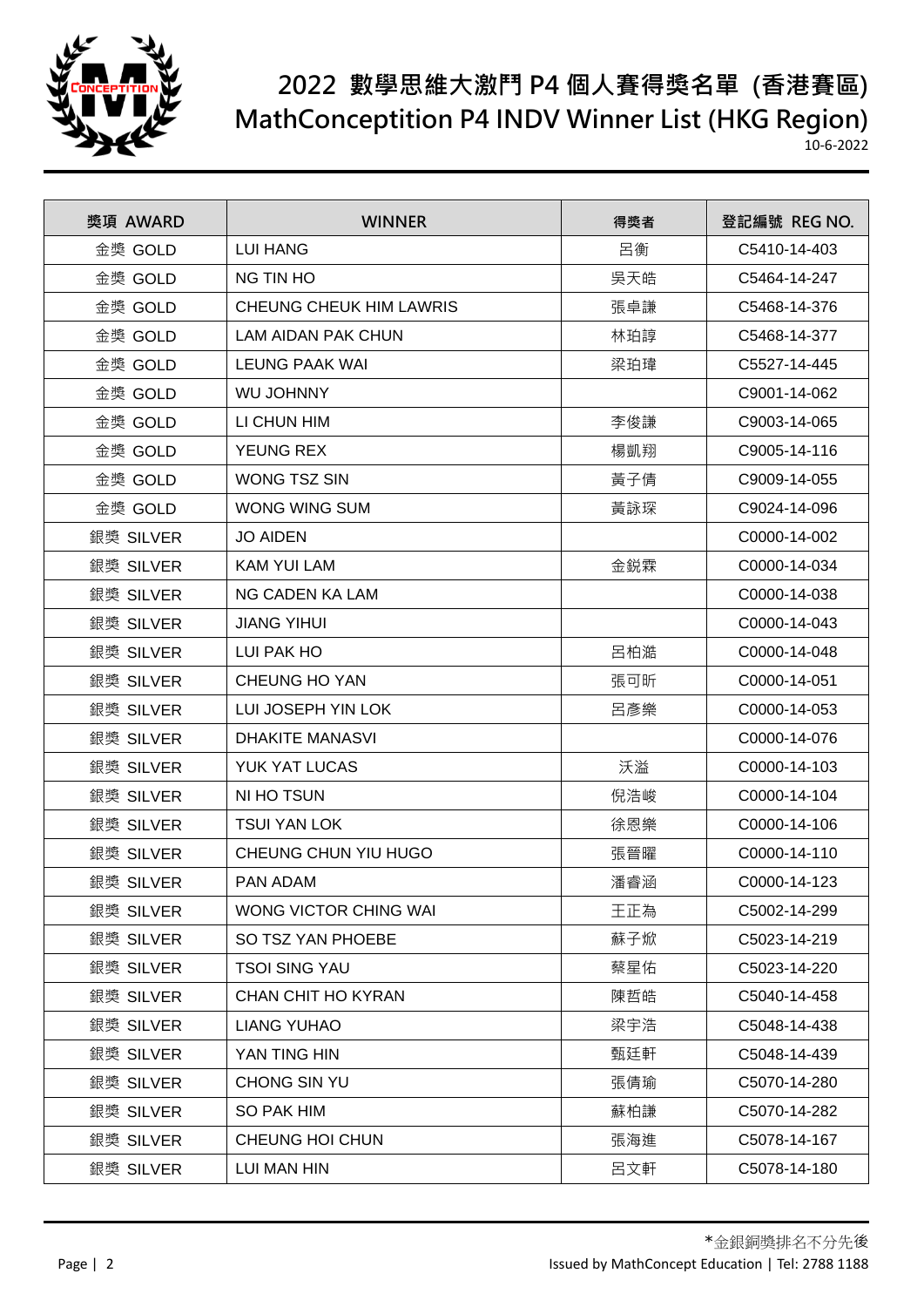

| 獎項 AWARD  | <b>WINNER</b>            | 得獎者 | 登記編號 REG NO. |
|-----------|--------------------------|-----|--------------|
| 銀獎 SILVER | LEE CHI HIM              | 李祉謙 | C5109-14-464 |
| 銀獎 SILVER | HO CHUN HEI              | 何駿熹 | C5109-14-465 |
| 銀獎 SILVER | NG TSZ HO                | 吳梓灝 | C5112-14-356 |
| 銀獎 SILVER | IP YEE NING ABBY         | 葉綺甯 | C5145-14-190 |
| 銀獎 SILVER | CHENG HO HONG            | 鄭皓匡 | C5154-14-398 |
| 銀獎 SILVER | <b>TSANG SHING KONG</b>  | 曾承剛 | C5161-14-414 |
| 銀獎 SILVER | YUEN WONG KWAN           | 阮煌堃 | C5184-14-163 |
| 銀獎 SILVER | SHIH TSZ CHING           | 施子晴 | C5204-14-271 |
| 銀獎 SILVER | <b>CHENG FONG YUEN</b>   | 鄭方圓 | C5212-14-345 |
| 銀獎 SILVER | YUNG KA LONG             | 容嘉朗 | C5234-14-225 |
| 銀獎 SILVER | CHEUNG CHO MING VINCENT  | 張祖明 | C5293-14-321 |
| 銀獎 SILVER | <b>CHAN YUI KA</b>       | 陳銳珈 | C5293-14-338 |
| 銀獎 SILVER | CHENG CHUN HIN           | 鄭駿軒 | C5296-14-379 |
| 銀獎 SILVER | <b>LIANG KA HO</b>       | 梁嘉豪 | C5328-14-408 |
| 銀獎 SILVER | <b>LIANG KA SING</b>     | 梁嘉升 | C5328-14-409 |
| 銀獎 SILVER | <b>CHAN SIYI</b>         | 陳思懿 | C5330-14-214 |
| 銀獎 SILVER | <b>LAM KING HIN</b>      | 林敬軒 | C5330-14-215 |
| 銀獎 SILVER | <b>LAM LOK HIN LOUIS</b> | 林樂軒 | C5333-14-224 |
| 銀獎 SILVER | <b>WONG LEONG YU</b>     |     | C5334-14-267 |
| 銀獎 SILVER | MING YAU LEE             | 明宥莉 | C5336-14-285 |
| 銀獎 SILVER | <b>LAU HO KIU</b>        | 劉灝翹 | C5352-14-293 |
| 銀獎 SILVER | LUM HO CHON              | 林昊俊 | C5363-14-373 |
| 銀獎 SILVER | <b>CHAN YAT LONG</b>     | 陳逸朗 | C5376-14-351 |
| 銀獎 SILVER | <b>LAM MAN CHUN</b>      | 林汶駿 | C5376-14-352 |
| 銀獎 SILVER | YUNG KAI POK             | 翁啟博 | C5385-14-370 |
| 銀獎 SILVER | <b>WANG KING HO</b>      | 王景灝 | C5386-14-431 |
| 銀獎 SILVER | NG WAI CHIU SCOFIELD     |     | C5387-14-328 |
| 銀獎 SILVER | <b>CHAN YEUNG YI</b>     | 陳揚義 | C5400-14-441 |
| 銀獎 SILVER | LI CHUN TING             | 李晉霆 | C5400-14-442 |
| 銀獎 SILVER | <b>CHUNG CHEUK LAM</b>   | 鍾卓霖 | C5400-14-443 |
| 銀獎 SILVER | HO CHEUK YU AIDEN        | 何卓宇 | C5410-14-402 |
| 銀獎 SILVER | YIP HO HIM               | 葉灝謙 | C5423-14-182 |
| 銀獎 SILVER | <b>CHAN ANSON</b>        | 陳正熹 | C5435-14-257 |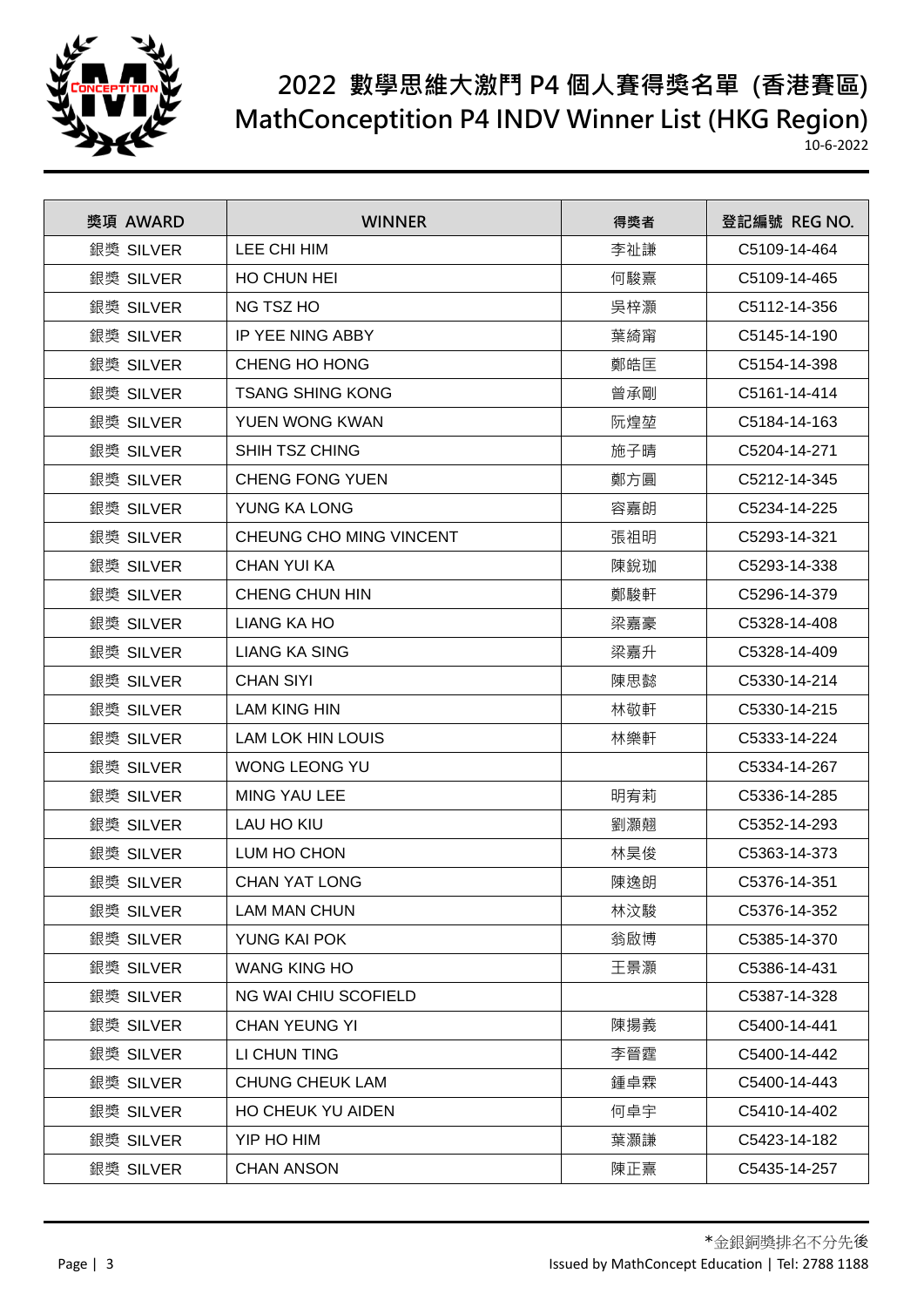

| 獎項 AWARD  | <b>WINNER</b>             | 得獎者 | 登記編號 REG NO. |
|-----------|---------------------------|-----|--------------|
| 銀獎 SILVER | <b>KUNG SING MAN</b>      | 龔星文 | C5435-14-259 |
| 銀獎 SILVER | <b>WONG TSZ CHUN</b>      | 王梓駿 | C5446-14-230 |
| 銀獎 SILVER | <b>TONG SIU FUNG</b>      | 唐韶鋒 | C5464-14-245 |
| 銀獎 SILVER | <b>LAU KAI YING</b>       | 劉佳凝 | C5497-14-274 |
| 銀獎 SILVER | LAI CHING FEI             | 黎靜霏 | C5497-14-275 |
| 銀獎 SILVER | <b>LAM PAK TONG</b>       | 林柏同 | C5527-14-446 |
| 銀獎 SILVER | POON TSZ LONG             | 潘子朗 | C5528-14-413 |
| 銀獎 SILVER | <b>HO WING HONG</b>       | 何永槺 | C5597-14-165 |
| 銀獎 SILVER | <b>WONG MING KAI</b>      | 黃茗楷 | C9004-14-003 |
| 銀獎 SILVER | <b>CHAN CHUN HO</b>       | 陳浚豪 | C9018-14-025 |
| 銅獎 BRONZE | <b>BA FAN</b>             | 巴帆  | C0000-14-018 |
| 銅獎 BRONZE | <b>LEUNG HO YAN</b>       | 梁浩恩 | C0000-14-029 |
| 銅獎 BRONZE | <b>KWOK SIN YU</b>        | 郭倩如 | C0000-14-037 |
| 銅獎 BRONZE | <b>ZHOU FLORENCE</b>      | 周爾喬 | C0000-14-042 |
| 銅獎 BRONZE | WONG JAYDEN CHI YUEN      |     | C0000-14-046 |
| 銅獎 BRONZE | <b>TSE TING HANG</b>      | 謝廷鏗 | C0000-14-078 |
| 銅獎 BRONZE | <b>PANG NGA WAI KYLIE</b> | 彭雅蔚 | C0000-14-082 |
| 銅獎 BRONZE | YIM KIN HENG JENKIN       | 閻健鏗 | C0000-14-084 |
| 銅獎 BRONZE | <b>LEE DEDRICK</b>        | 李榮傑 | C0000-14-117 |
| 銅獎 BRONZE | WONG SHUN CHIT REX        | 黃信捷 | C0000-14-127 |
| 銅獎 BRONZE | TAI SHING CHO             | 戴承祖 | C0000-14-130 |
| 銅獎 BRONZE | YEUNG NGO WAI             |     | C0000-14-136 |
| 銅獎 BRONZE | LEUNG CHEUK KIU           | 梁焯喬 | C0000-14-145 |
| 銅獎 BRONZE | <b>CHAN PAK HANG</b>      | 陳柏衡 | C0000-14-146 |
| 銅獎 BRONZE | LUO TSZ HO                | 羅梓灝 | C0000-14-147 |
| 銅獎 BRONZE | <b>CHAN HON CHUN</b>      | 陳翰臻 | C0000-14-151 |
| 銅獎 BRONZE | TAM WAN CHI               | 譚鈗之 | C0000-14-157 |
| 銅獎 BRONZE | LO SHUN LUNG              |     | C0000-14-159 |
| 銅獎 BRONZE | LIU HEI YI                | 廖曦兒 | C5001-14-433 |
| 銅獎 BRONZE | <b>WONG CHUN HEI</b>      | 黃俊熹 | C5001-14-440 |
| 銅獎 BRONZE | <b>FUNG SHING HEY</b>     | 馮承希 | C5002-14-301 |
| 銅獎 BRONZE | LEUNG CHING CHEONG        | 梁靖昌 | C5007-14-203 |
| 銅獎 BRONZE | CHOW TSZ LOK              |     | C5021-14-253 |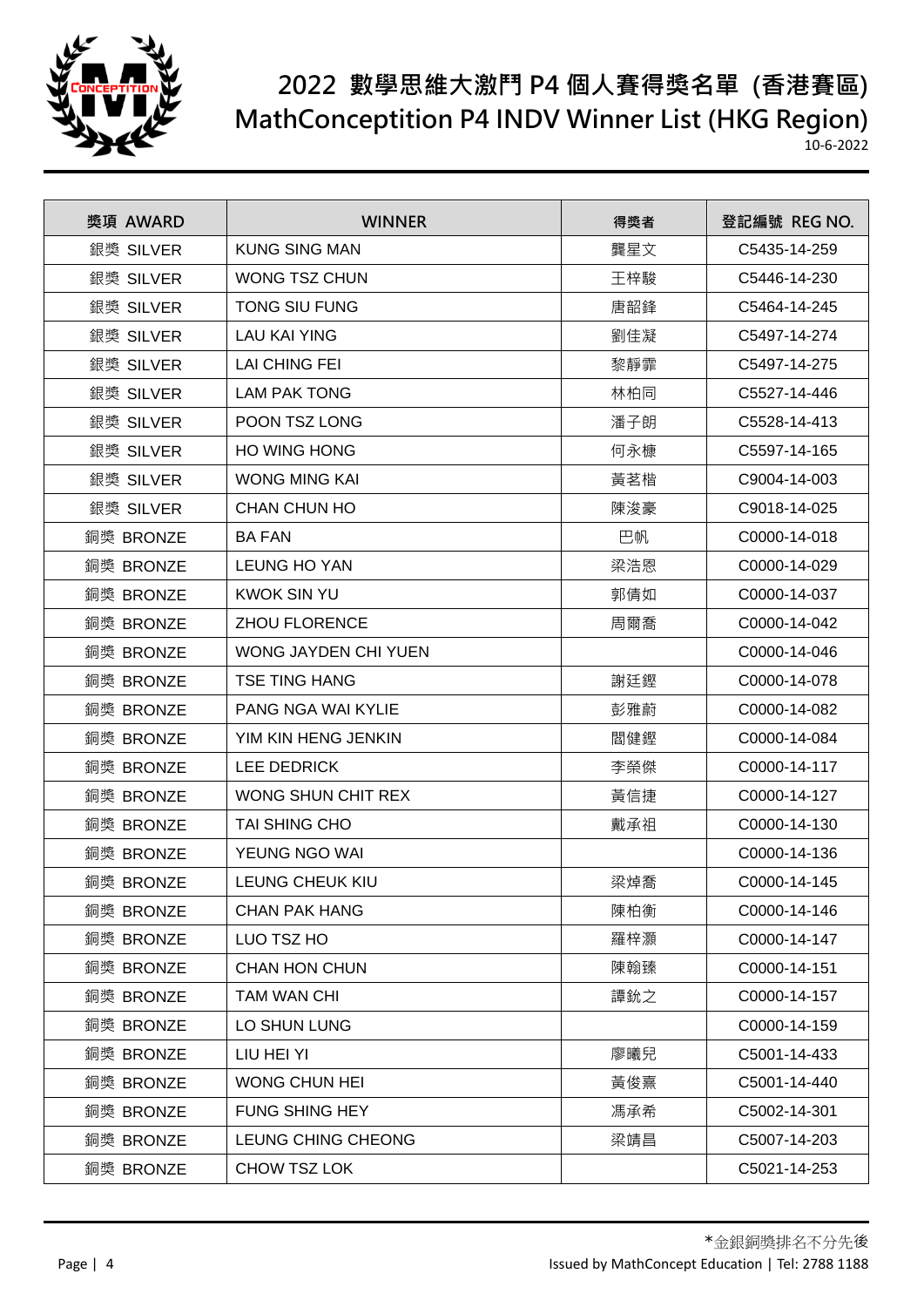

| 獎項 AWARD  | <b>WINNER</b>              | 得獎者  | 登記編號 REG NO. |
|-----------|----------------------------|------|--------------|
| 銅獎 BRONZE | LAI HOI CHUN MATTHEW       | 黎愷俊  | C5035-14-315 |
| 銅獎 BRONZE | <b>CHAN TSZ HEI</b>        | 陳籽熹  | C5040-14-459 |
| 銅獎 BRONZE | YAU FAN FEI                | 邱薰霏  | C5048-14-437 |
| 銅獎 BRONZE | <b>LAU YAT CHUN</b>        | 劉日駿  | C5062-14-297 |
| 銅獎 BRONZE | CHEUNG PAK HEI AUSTIN      | 張栢晞  | C5064-14-420 |
| 銅獎 BRONZE | <b>MA KWAN HO</b>          |      | C5074-14-198 |
| 銅獎 BRONZE | AU YU YEUNG                | 區宇揚  | C5105-14-278 |
| 銅獎 BRONZE | <b>WONG TIN</b>            | 黃添   | C5105-14-279 |
| 銅獎 BRONZE | YAN HONG JUN               | 鄢鴻俊  | C5109-14-466 |
| 銅獎 BRONZE | HUI SHEUNG CHUN            | 許常春  | C5110-14-288 |
| 銅獎 BRONZE | <b>WONG KING TO</b>        | 王敬滔  | C5112-14-357 |
| 銅獎 BRONZE | <b>KWONG YUI</b>           | 鄺睿   | C5123-14-424 |
| 銅獎 BRONZE | <b>LAM WAI KIU</b>         | 林暐翹  | C5135-14-324 |
| 銅獎 BRONZE | <b>CHAN YEE LOK</b>        | 陳以樂  | C5149-14-168 |
| 銅獎 BRONZE | LUK NGAI WANG ALVIN        | 陸羿宏  | C5149-14-169 |
| 銅獎 BRONZE | SO TING HIN                | 蘇霆軒  | C5154-14-399 |
| 銅獎 BRONZE | <b>WONG TUNG YAN</b>       | 黃彤恩  | C5159-14-340 |
| 銅獎 BRONZE | <b>LEUNG SIN YING</b>      | 梁倩熒  | C5163-14-172 |
| 銅獎 BRONZE | CHENG LOK YIN              | 鄭諾言  | C5168-14-455 |
| 銅獎 BRONZE | <b>WONG KA YI</b>          | 黃家怡  | C5181-14-242 |
| 銅獎 BRONZE | <b>WONG CHING LUNG</b>     | 黃正龍  | C5184-14-162 |
| 銅獎 BRONZE | <b>IP SZE CHING</b>        | 葉思澄  | C5188-14-206 |
| 銅獎 BRONZE | <b>MA CHING HEI</b>        | 馬政熹  | C5197-14-208 |
| 銅獎 BRONZE | LO WAI YUI                 | 盧偉睿  | C5197-14-209 |
| 銅獎 BRONZE | NG HO CHI ELLIOTT          |      | C5201-14-359 |
| 銅獎 BRONZE | TSO CHUN IN                | 曹雋彥  | C5204-14-273 |
| 銅獎 BRONZE | LI PAK HIM                 | 李柏謙  | C5207-14-313 |
| 銅獎 BRONZE | <b>HONG HOI KWAN</b>       | 洪凱鈞  | C5207-14-314 |
| 銅獎 BRONZE | <b>CHOI LAI YUK</b>        | 蔡禮鈺  | C5212-14-346 |
| 銅獎 BRONZE | <b>POON WING HEI</b>       | 潘穎曦  | C5234-14-227 |
| 銅獎 BRONZE | <b>MATSUMOTO ISE</b>       | 松本好世 | C5242-14-452 |
| 銅獎 BRONZE | PATRICK JOSHUA CHRISTOPHER |      | C5242-14-454 |
| 銅獎 BRONZE | LI JAYDEN                  | 李浩賢  | C5249-14-450 |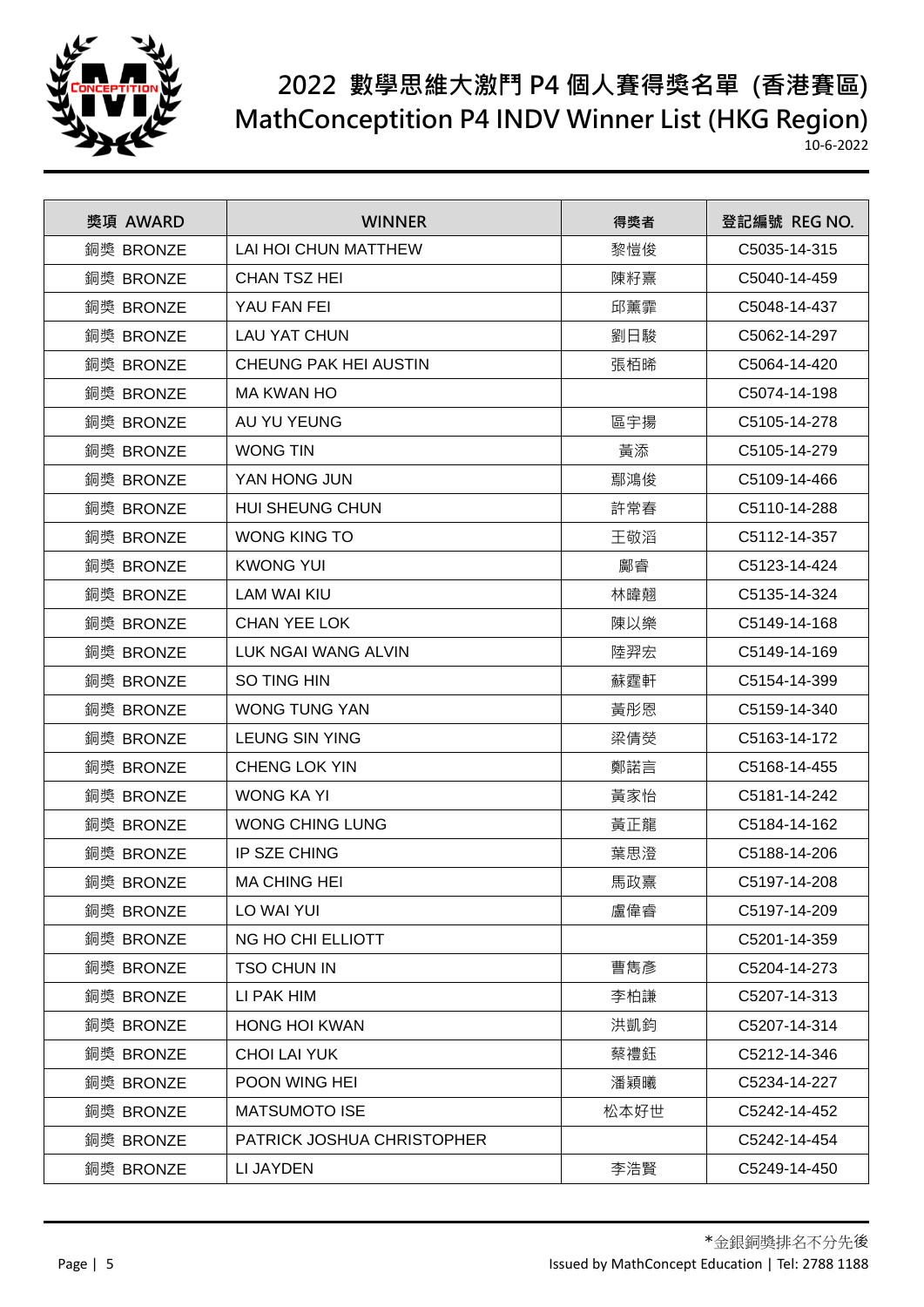

| 獎項 AWARD  | <b>WINNER</b>          | 得獎者 | 登記編號 REG NO. |
|-----------|------------------------|-----|--------------|
| 銅獎 BRONZE | <b>LEUNG PAK YAT</b>   | 梁栢溢 | C5260-14-341 |
| 銅獎 BRONZE | <b>WAN KAI FUNG</b>    | 尹啓灃 | C5260-14-343 |
| 銅獎 BRONZE | <b>LAM TIN LOK</b>     | 林天樂 | C5262-14-184 |
| 銅獎 BRONZE | YANG ZHIXUAN           | 楊智軒 | C5291-14-364 |
| 銅獎 BRONZE | LI GUOFENG             | 黎國烽 | C5291-14-365 |
| 銅獎 BRONZE | <b>HUI YAT LONG</b>    | 許日朗 | C5296-14-380 |
| 銅獎 BRONZE | <b>CHAN KA SHING</b>   | 陳嘉城 | C5308-14-361 |
| 銅獎 BRONZE | <b>YIP CHING MAN</b>   | 葉靜雯 | C5308-14-363 |
| 銅獎 BRONZE | YIP TUNG YUET          | 葉冬月 | C5325-14-222 |
| 銅獎 BRONZE | LI HO SEN              | 李昊宸 | C5333-14-178 |
| 銅獎 BRONZE | <b>LEE YUK LONG</b>    |     | C5334-14-268 |
| 銅獎 BRONZE | <b>TSANG TSZ HIN</b>   | 曾子軒 | C5335-14-317 |
| 銅獎 BRONZE | <b>WONG TSZ HOI</b>    | 黃梓凱 | C5335-14-318 |
| 銅獎 BRONZE | <b>CHEUNG YAN LONG</b> | 張殷朗 | C5338-14-234 |
| 銅獎 BRONZE | <b>MOK HOI LAM</b>     | 莫凱琳 | C5347-14-174 |
| 銅獎 BRONZE | TONG SIU TIN           | 唐嘯天 | C5363-14-374 |
| 銅獎 BRONZE | LEUNG YIU LONG         | 梁曜朗 | C5366-14-254 |
| 銅獎 BRONZE | POON CHUN YEE          | 潘縉義 | C5393-14-304 |
| 銅獎 BRONZE | HO KA HEI              | 何家曦 | C5407-14-264 |
| 銅獎 BRONZE | <b>WONG CHUNG KIU</b>  | 黃頌喬 | C5408-14-355 |
| 銅獎 BRONZE | <b>HUNG TING HIM</b>   | 洪鼎謙 | C5414-14-290 |
| 銅獎 BRONZE | <b>FUNG LOK YAN</b>    | 馮樂恩 | C5419-14-396 |
| 銅獎 BRONZE | CHEUNG WAI YIN         | 張慰賢 | C5423-14-181 |
| 銅獎 BRONZE | LUK CHUN IP            |     | C5431-14-385 |
| 銅獎 BRONZE | <b>TSANG YUK HEI</b>   |     | C5431-14-386 |
| 銅獎 BRONZE | WONG TSZ HO            |     | C5431-14-387 |
| 銅獎 BRONZE | <b>LAI MING SUM</b>    | 賴銘深 | C5435-14-258 |
| 銅獎 BRONZE | <b>FAN KA YEE</b>      | 范嘉宜 | C5445-14-248 |
| 銅獎 BRONZE | LEUNG WESLEY           | 梁景飛 | C5445-14-249 |
| 銅獎 BRONZE | <b>CHAN KA HEI</b>     | 陳加晞 | C5446-14-228 |
| 銅獎 BRONZE | SUEN KWONG YIU         | 孫廣堯 | C5446-14-229 |
| 銅獎 BRONZE | CHEUNG NGA SIN KARLENE | 張雅倩 | C5497-14-276 |
| 銅獎 BRONZE | LEE HOI CHUNG BERTIE   | 李鎧充 | C5527-14-444 |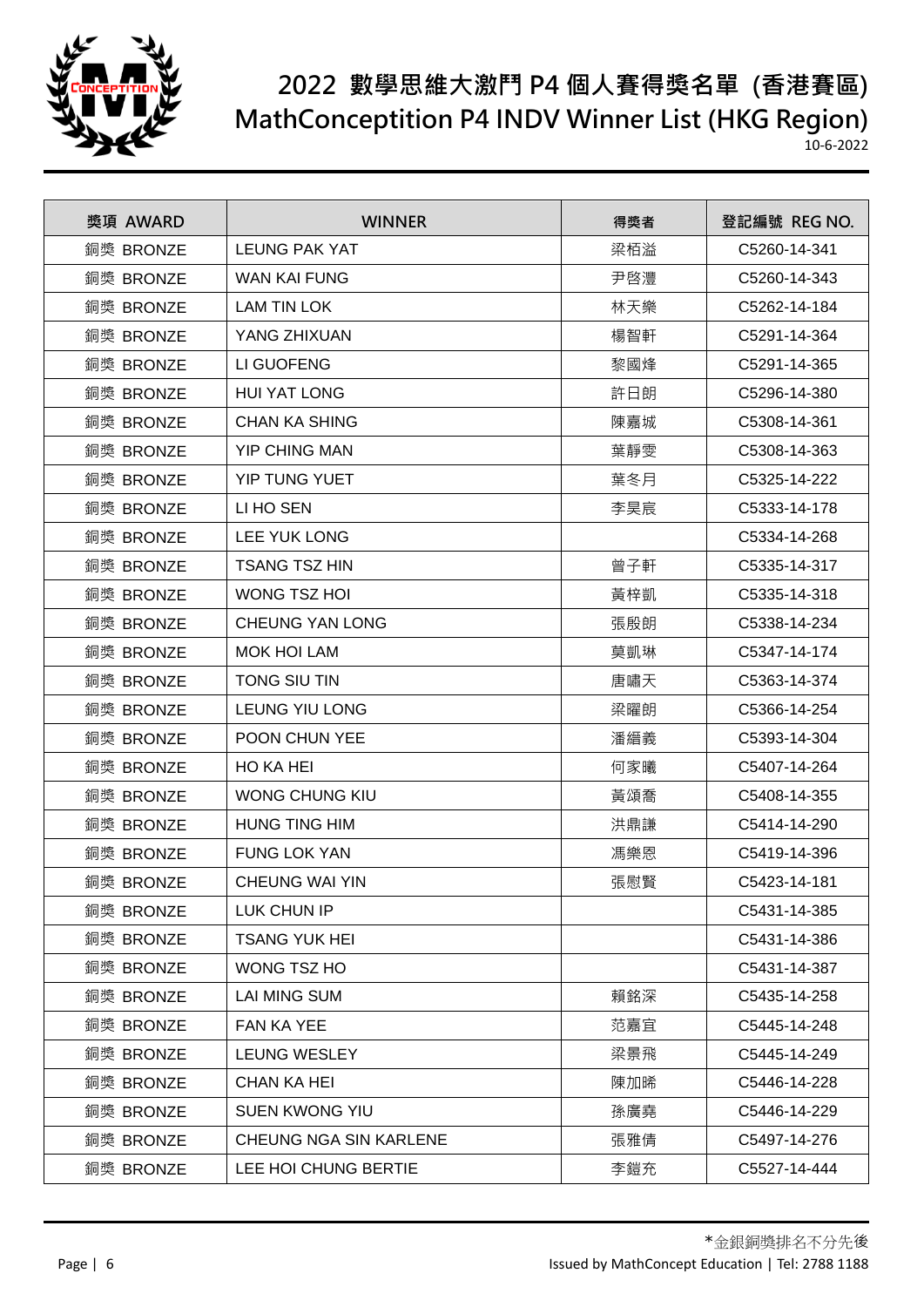

| 獎項 AWARD  | <b>WINNER</b>             | 得獎者  | 登記編號 REG NO. |
|-----------|---------------------------|------|--------------|
| 銅獎 BRONZE | AU-YEUNG TSZ YAU          | 歐陽子游 | C5528-14-411 |
| 銅獎 BRONZE | <b>CHANG CHING JACOB</b>  |      | C5585-14-307 |
| 銅獎 BRONZE | YU KA LOK                 | 余家樂  | C5618-14-427 |
| 銅獎 BRONZE | <b>WONG DEXTER</b>        | 王晉熙  | C9001-14-023 |
| 銅獎 BRONZE | LUK ALISON HIU YING       | 陸曉盈  | C9001-14-030 |
| 銅獎 BRONZE | <b>HSIAO MING PO</b>      | 蕭名博  | C9002-14-071 |
| 銅獎 BRONZE | LO TSZ HIN                | 盧梓軒  | C9004-14-074 |
| 銅獎 BRONZE | <b>MAN TSUN LAM</b>       | 文浚霖  | C9005-14-126 |
| 銅獎 BRONZE | SHUM CHUN NGO HORUS       | 沈雋傲  | C9005-14-141 |
| 銅獎 BRONZE | WAN PAK CHING ETHAN       | 温柏澄  | C9007-14-132 |
| 銅獎 BRONZE | LUI CHUN TING JAYDEN      | 呂俊廷  | C9009-14-114 |
| 銅獎 BRONZE | <b>LAI YAN LING</b>       | 黎恩羚  | C9017-14-039 |
| 銅獎 BRONZE | <b>WANG YAN CHI GRACE</b> | 王恩慈  | C9017-14-070 |
| 銅獎 BRONZE | <b>IAN TSZ CHUN EVAN</b>  | 甄子進  | C9018-14-007 |
| 銅獎 BRONZE | <b>YIM KURTIS</b>         | 嚴皓   | C9018-14-012 |
| 銅獎 BRONZE | <b>CHAN CHUN MAN</b>      | 陳浚文  | C9018-14-026 |
| 銅獎 BRONZE | <b>NGAN YUE KIU</b>       |      | C9018-14-073 |
| 銅獎 BRONZE | <b>WONG LOK YEE</b>       | 王諾兒  | C9020-14-041 |
| 銅獎 BRONZE | <b>HO SHUN HEI</b>        |      | C9022-14-469 |
| 銅獎 BRONZE | HUI CHI YU                | 許智宇  | C9033-14-158 |